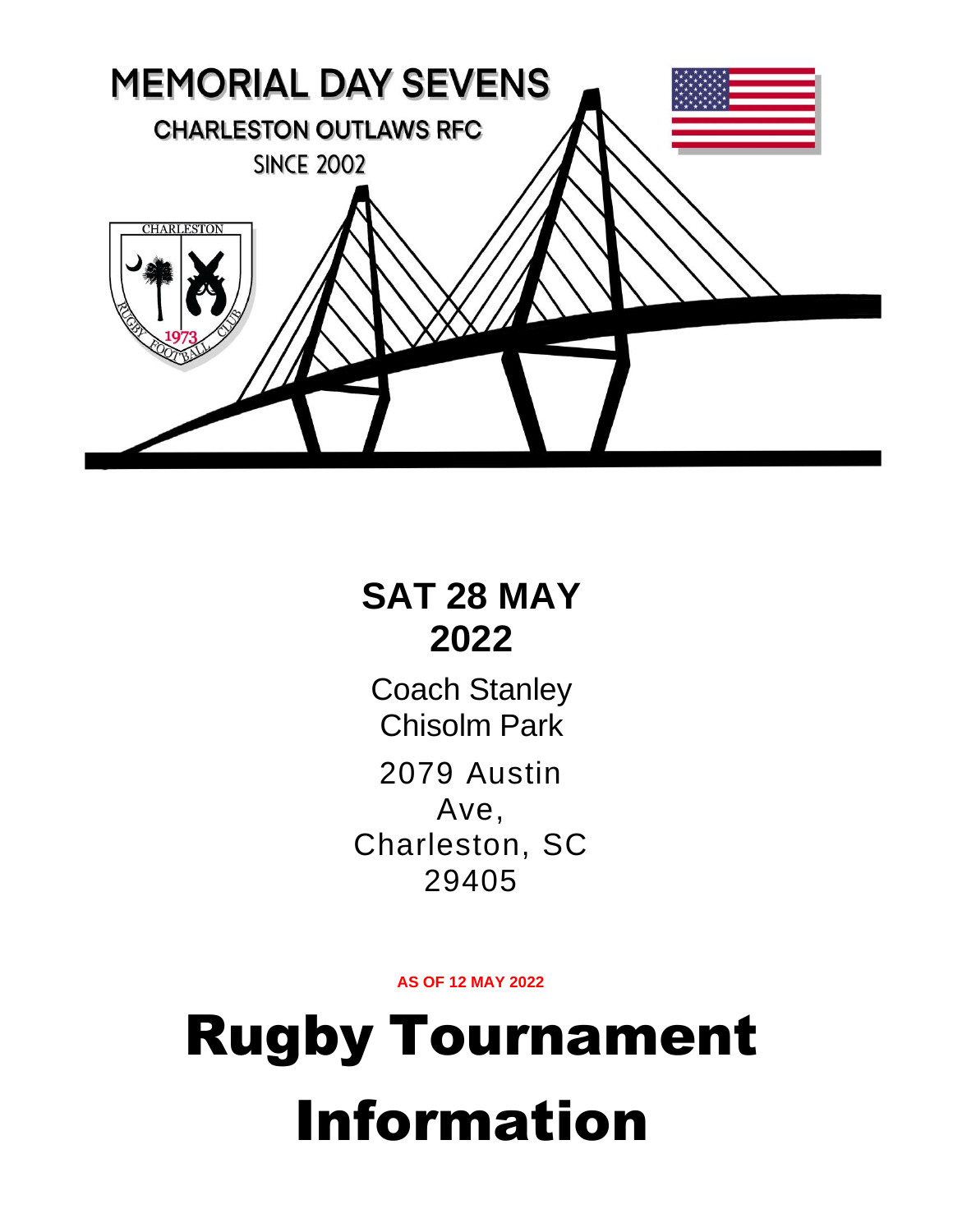The Charleston Outlaws are proud to host the **20th Memorial Day weekend 7's Rugby Tournament** in Charleston, SC welcoming teams throughout SC, NC, and GA.

## MD7s tournament champions will win a BOGO FREE set of custom LegendBorne jerseys!

### THIS EVENT IS ALSO A FUNDRAISER!!!!

## Another chance to win! The team that raises the most money also wins a BOGO FREE custom set of LegendBorne jerseys!

*\*\*\*Your team does not need to be competing in the tournament to win the fundraiser BOGO FREE set of custom Jerseys. Just share your link once your team is set up!*

**To compete, your team leader needs to add your team to our Go Fund Me effort by using this link:** [https://www.gofundme.com/sign](https://www.gofundme.com/sign-up?alertKey=team_invitation&acceptTeamInviteFundUrl=memorial-day-rugby&teamInvite=M9GtkRJ7mArtuoAFgSiXsv7mOHEaMM9hUZ3mK0pGN7NdvniQFmKWCTu16UekjDzB&utm_medium=magic_link&utm_source=customer&utm_campaign=p_lico%2Bteam-invite)[up?alertKey=team\\_invitation&acceptTeamInviteFundUrl=memorial-day](https://www.gofundme.com/sign-up?alertKey=team_invitation&acceptTeamInviteFundUrl=memorial-day-rugby&teamInvite=M9GtkRJ7mArtuoAFgSiXsv7mOHEaMM9hUZ3mK0pGN7NdvniQFmKWCTu16UekjDzB&utm_medium=magic_link&utm_source=customer&utm_campaign=p_lico%2Bteam-invite)[rugby&teamInvite=M9GtkRJ7mArtuoAFgSiXsv7mOHEaMM9hUZ3mK0pGN7NdvniQFmKWCTu16UekjDzB](https://www.gofundme.com/sign-up?alertKey=team_invitation&acceptTeamInviteFundUrl=memorial-day-rugby&teamInvite=M9GtkRJ7mArtuoAFgSiXsv7mOHEaMM9hUZ3mK0pGN7NdvniQFmKWCTu16UekjDzB&utm_medium=magic_link&utm_source=customer&utm_campaign=p_lico%2Bteam-invite) [&utm\\_medium=magic\\_link&utm\\_source=customer&utm\\_campaign=p\\_lico%2Bteam-invite](https://www.gofundme.com/sign-up?alertKey=team_invitation&acceptTeamInviteFundUrl=memorial-day-rugby&teamInvite=M9GtkRJ7mArtuoAFgSiXsv7mOHEaMM9hUZ3mK0pGN7NdvniQFmKWCTu16UekjDzB&utm_medium=magic_link&utm_source=customer&utm_campaign=p_lico%2Bteam-invite)

#### *Having issues? Text tournament assistant director* **Zach Pritchett: 864 275 8841**

#### **PTSD Foundation of America**

• The mission is to bring hope and healing to Combat Veterans and their families suffering from the effects of combat-related Post Traumatic Stress.

#### **Operation Enduring Warrior**

• The mission is to honor, empower, and motivate our nation's wounded military and law enforcement veterans through physical, mental and emotional rehabilitation.

#### **Low Country Rugby Fund**

- Future facility fund to purchase land and build athletic fields to support local youth through the platform of rugby.
- Charleston youth rugby mentorship and scholarship fund





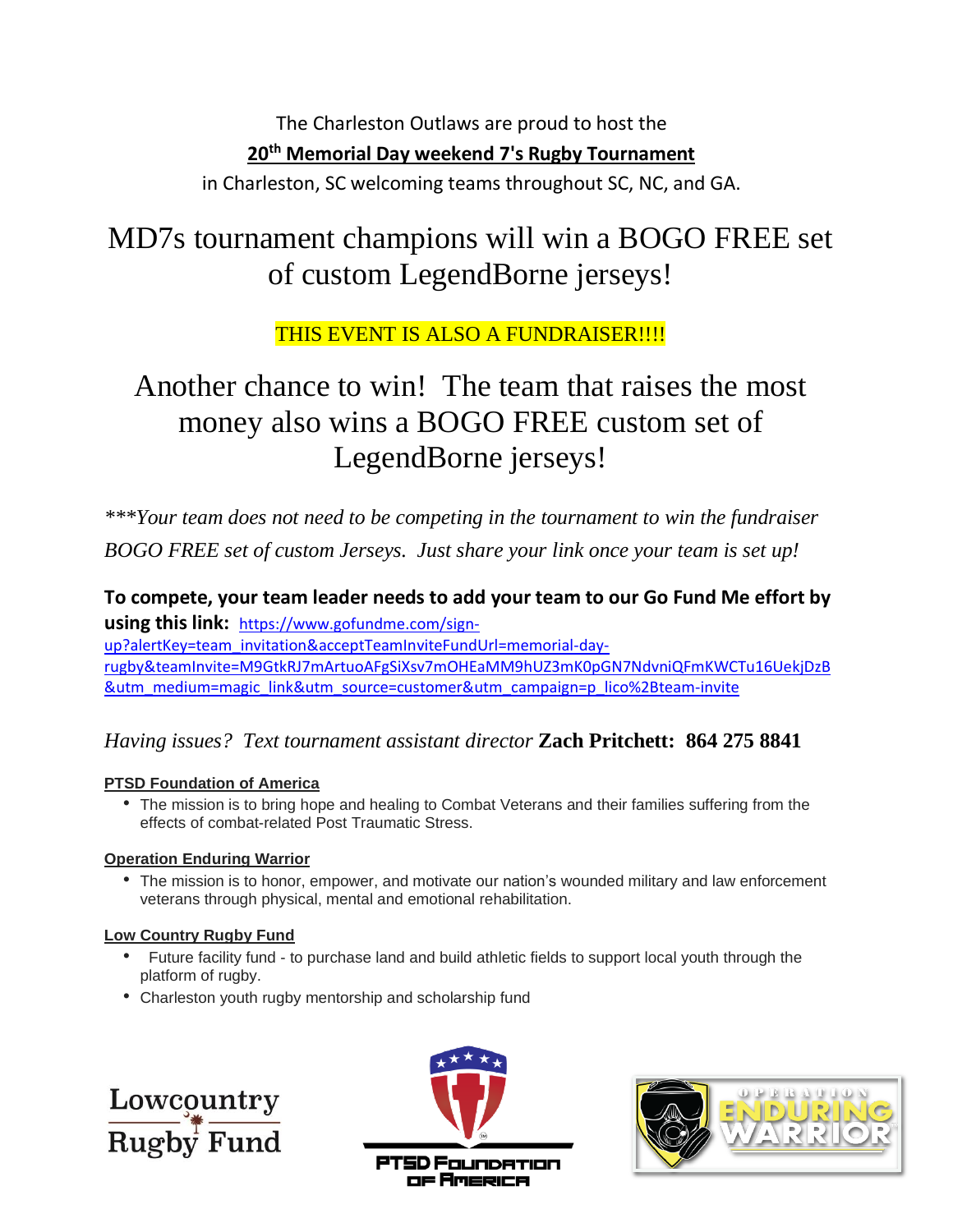#### **BOOK YOUR HOTEL**

**North Charleston Marriott \$154.00-\$174.00**

4770 Goer Drive North Charleston, SC

"We look forward to hosting your teams. Our rates do not include breakfast; we do have a full service restaurant proudly serving breakfast, lunch and dinner."

CONTACT : Leigh Cannon [Leigh.Cannon@marriott.com](mailto:Leigh.Cannon@marriott.com) (843) 747-1900

**Holiday Inn Express & Suites Charleston \$169.00-\$199.00** 350 Johnnie Dodds Boulevard Mount Pleasant, SC 29464

The Holiday Inn Express can extend a Courtesy group rate of \$199 for Friday & Saturday and \$169 for Sunday; plus 13% tax and \$2.28 destination fee per day. Full Hot breakfast is included as well as complimentary parking and Wifi. Fitness Center and outdoor pool onsite. CONTACT: Na'Dene Horry [nhorry@charlestownehotels.com](mailto:nhorry@charlestownehotels.com) (843) 375-2602

**Hyatt Place Charleston Historical District Downtown \$329.00-\$379.00** 560 King Street Charleston, SC

CONTACT: Juliana Meinecke Catering Sales Manager Juliana.Meinecke@hyatt.com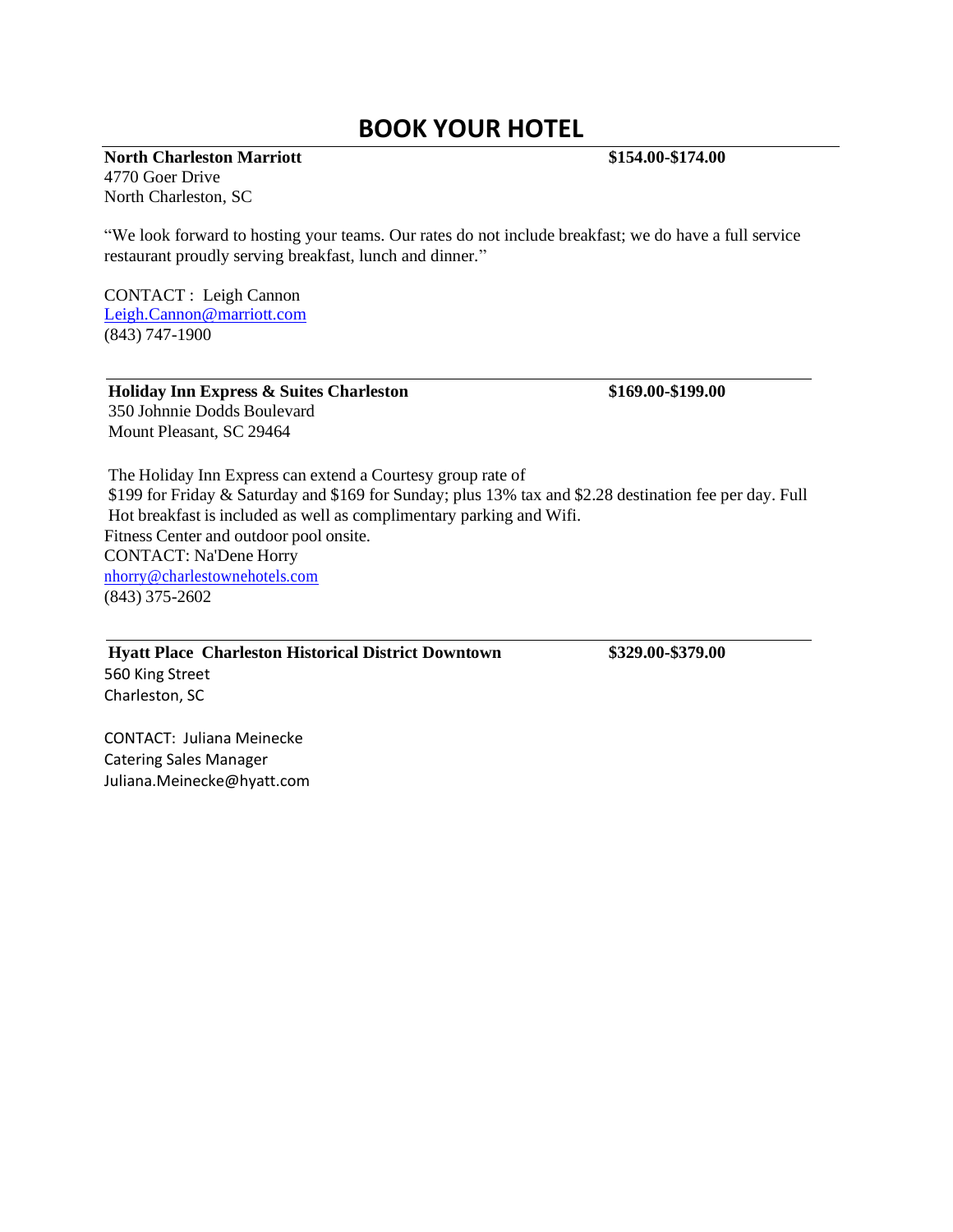|                |             | POOL A             |  | <b>POOL B</b>              |                          |  |  |
|----------------|-------------|--------------------|--|----------------------------|--------------------------|--|--|
|                |             | A1 - Charleston 1  |  | <b>B1 - CGRU</b>           |                          |  |  |
|                |             | A2 - Columbia      |  | <b>B2 - Southern Pines</b> |                          |  |  |
|                |             | A3 - Onslow        |  | <b>B3</b> - Charleston 2   |                          |  |  |
|                |             | A4 - Greenville    |  | B4 - Atlanta               |                          |  |  |
|                |             |                    |  |                            |                          |  |  |
| Game           | <b>Time</b> | <b>Teams</b>       |  |                            |                          |  |  |
| 1              | 9:00        | A1 vs A2           |  |                            |                          |  |  |
| $\overline{2}$ | 9:20        | A3 vs A4           |  |                            |                          |  |  |
| 3              | 9:40        | B1 vs B2           |  |                            |                          |  |  |
| 4              | 10:00       | B3 vs B4           |  | (Game 13 winner)           |                          |  |  |
| 5              | 10:20       | A1 vs A4           |  |                            | 5th Place                |  |  |
| 6              | 10:40       | A2 vs A3           |  | (Game 14 winner)           |                          |  |  |
| 7              | 11:00       | B1 vs B4           |  |                            |                          |  |  |
| 8              | 11:20       | B2 vs B3           |  |                            |                          |  |  |
| 9              | 11:40       | A1 vs A3           |  |                            |                          |  |  |
| 10             | 12:00       | A2 vs A4           |  |                            |                          |  |  |
| 11             | 12:20       | B1 vs B3           |  | (Game 15 loser)            |                          |  |  |
| 12             | 12:40       | <b>B2 vs B4</b>    |  |                            | 3rd Place                |  |  |
|                | 13:00       | <b>Break</b>       |  | (Game 16 loser)            |                          |  |  |
| 13             | 13:20       | A 3rd vs B 4th     |  |                            |                          |  |  |
| 14             | 13:40       | B 4th vs A 3rd     |  |                            |                          |  |  |
| 15             | 14:00       | A 1st vs B 2nd     |  |                            |                          |  |  |
| 16             | 14:20       | B 1st vs A 2nd     |  | (Game 15 winner)           |                          |  |  |
| 17             | 14:40       | 5th place          |  |                            | Memorial Day 7s Champion |  |  |
| 18             | 15:00       | 3rd Place          |  | (Game 16 winner)           |                          |  |  |
| 19             | 15:30       | Championship Final |  |                            |                          |  |  |

## **2022 Charleston Memorial Day 7s**

These are the current pools and bracket that are subject to change. If changes occur, all will be informed promptly of the adjustments.